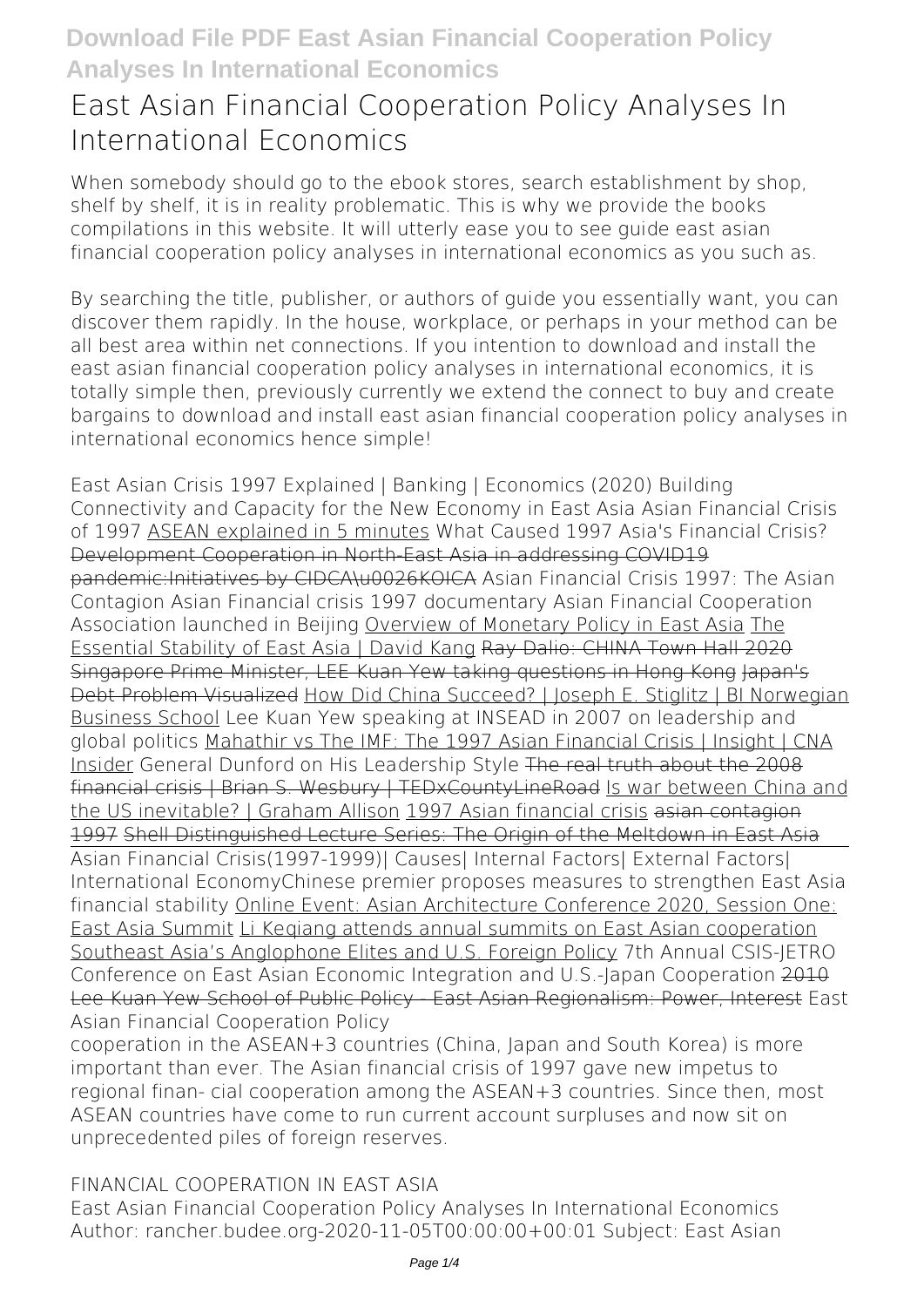Financial Cooperation Policy Analyses In International Economics Keywords: east, asian, financial, cooperation, policy, analyses, in, international, economics Created Date: 11/5/2020 8:16:27 PM

*East Asian Financial Cooperation Policy Analyses In ...*

Since the financial crisis in the late 1990s, Asian governments have been considering strengthening regional monetary and financial cooperation. Proposals have ranged from the Asian Monetary Fund to common currencies.

*East Asian Financial Cooperation | PIIE*

East Asian countries presently appear to pursue this form of financial cooperation. Although a full-fledged form of monetary integration is not viable at this stage, East Asia may begin to examine the feasibility and desirability of cooperation and coordination in exchange rate policies.

#### *Financial Cooperation in East Asia - RIETI*

East Asian Financial Cooperation. C. Randall Henning. in Peterson Institute Press: Policy Analyses in International Economics from Peterson Institute for International Economics. Abstract: Since the financial crisis in the late 1990s, Asian governments have been considering strengthening regional monetary and financial cooperation. Proposals have ranged from the Asian Monetary Fund to common ...

*EconPapers: East Asian Financial Cooperation*

2 EAST ASIAN FINANCIAL COOPERATION serve as the basis for improving political relations among East Asian governments as well. The financial crisis of 1997-98, among other factors, provided strong impetus for East Asian regionalism. In an effort to avoid repeating that painful episode, East Asian governments, their officials, and academic

*Chapter 1: Introduction - from 'East Asian Financial ...*

Abstract. This paper addresses the rationale for financial cooperation in East Asia. It begins by giving a brief review of developments after the Asian currency crisis, and argues that enhancing regional financial cooperation both quantitatively and qualitatively will require: (1) upgrading surveillance capabilities in the region, and (2) creating a clear division of labor between regional ...

#### *Financial Cooperation in East Asia - CORE*

Three (ASEAN + 3) and the Executive Meeting of East Asia-Pacific Central Banks (EMEAP). Moreover, all initiatives for financial cooperation are being undertaken at a time when Asian countries, especially China, Japan and Korea, have already accumulated experience in regional financial cooperation.

*Regional financial cooperation in Asia. challenges and ...*

Joint Statement on East Asia Cooperation. 28 November 1999. 1. The Heads of State/Government of Brunei Darussalam, Kingdom of Cambodia, People's Republic of China, Republic of Indonesia, Japan, Republic of Korea, Lao People's Democratic Republic, Union of Myanmar, Republic of the Philippines, Republic of Singapore, Kingdom of Thailand, and Socialist Republic of Vietnam, and the Special ...

*MOFA: Joint Statement on East Asia Cooperation*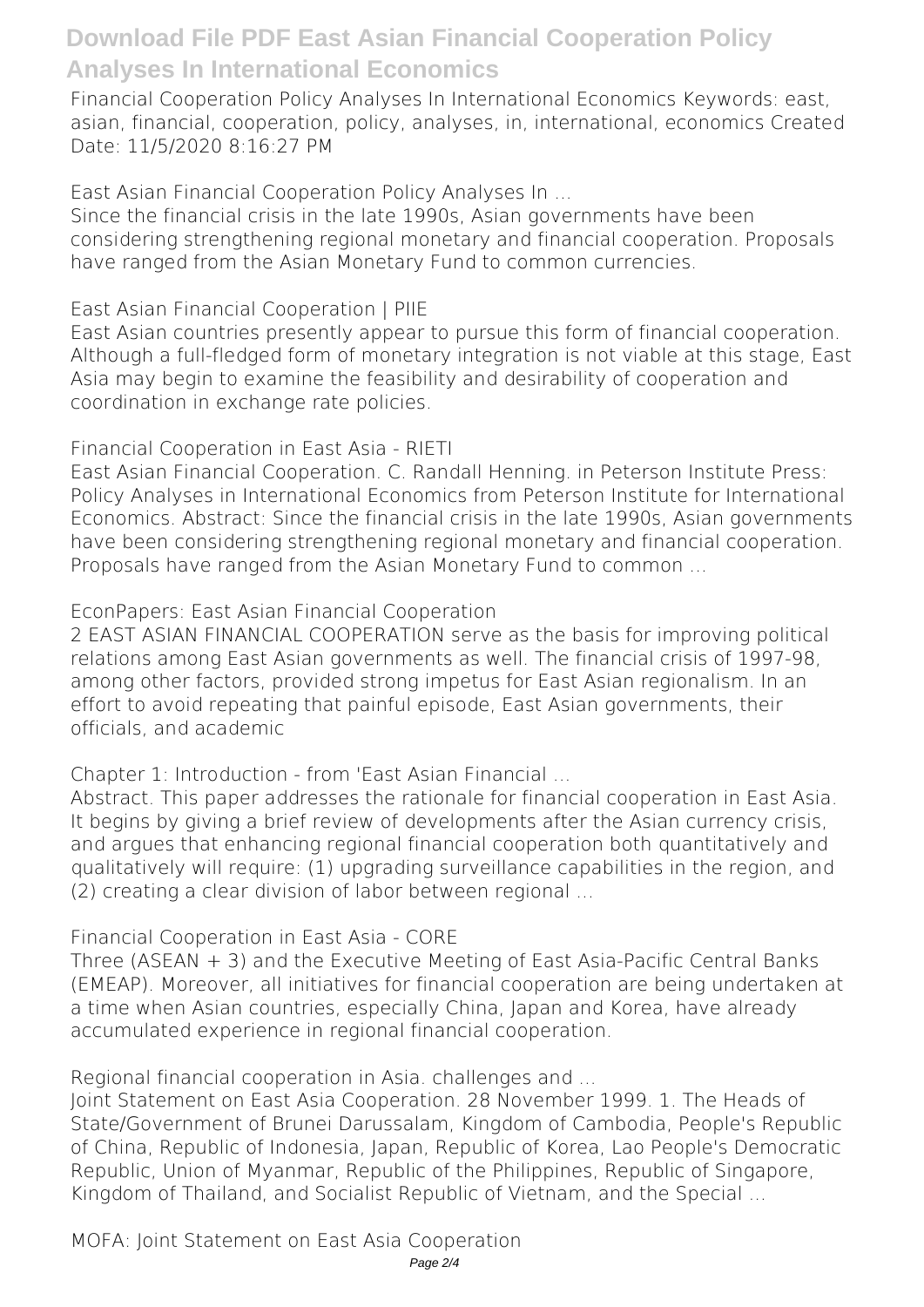East Asian Community (EAC) is a proposed trade bloc for the East Asian and Southeast Asian countries that may arise out of either ASEAN Plus Three or the East Asia Summit (EAS).

*East Asian Community - Wikipedia*

Since the financial crisis in the late 1990s, Asian governments have been considering strengthening regional monetary and financial cooperation. Proposals have ranged from the Asian Monetary Fund to common currencies.

*East Asian Financial Cooperation | Columbia University Press* East Asian Financial Cooperation. Article ... over the last decade reveals that Beijing $\hat{\sigma} \in \mathbb{T}$ s objectives for the use of military power are more certain than many policy analysts maintain.

*East Asian Financial Cooperation | Request PDF* Since the financial crisis in the late 1990s, Asian governments have been considering strengthening regional monetary and financial cooperation. Proposals have ranged from the Asian Monetary Fund to common currencies.

*East Asian Financial Cooperation - IDEAS/RePEc*

Chapter 1. East Asia's Response to the Crisis: Economic Reforms, Growth, and Integration in East Asia Chapter 2. Critical Survey of the Literature on Financial and Monetary Integration in East Asia Chapter 3. Assessment of the Initiatives for Financial Cooperation and Macroeconomic Surveillance Chapter 4. Europe and Cooperation in East Asia

*monetary and financial integration in East Asia: the ...*

Regional financial cooperation in East Asia flourished in the aftermath of the 1997 crisis. Driven by common experiences, objectives, and concerns—particularly the realization that fundamental reform of the international financial architecture (IFA) was not forthcoming—the ASEAN+3 countries laid out a broad framework for financial cooperation and integration.

*W(h)ither East Asian financial cooperation? | East Asia Forum*

The ASEAN Free Trade Area (AFTA) is a trade bloc agreement by the Association of Southeast Asian Nations supporting local trade and manufacturing in all ASEAN countries, and facilitating economic integration with regional and international allies. It stands as one of the largest and most important free trade areas (FTA) in the world, and together with its network of dialogue partners, drove ...

### *ASEAN Free Trade Area - Wikipedia*

weakest link in the process of East Asian economic cooperation. II. Policy Recommendations 1. Strengthen and Build on the Chiang Mai Initiative CMI's Swap Arrangement is the most important mechanism for monetary and financial cooperation in East Asia. It has laid the foundation for further cooperation. Its expansion to include the 10+3 ...

*East Asian Financial Cooperation - ceac.jp* policies to further assist economic integration and cooperation in East Asia. The main message of the paper is that, for regional economic integration and